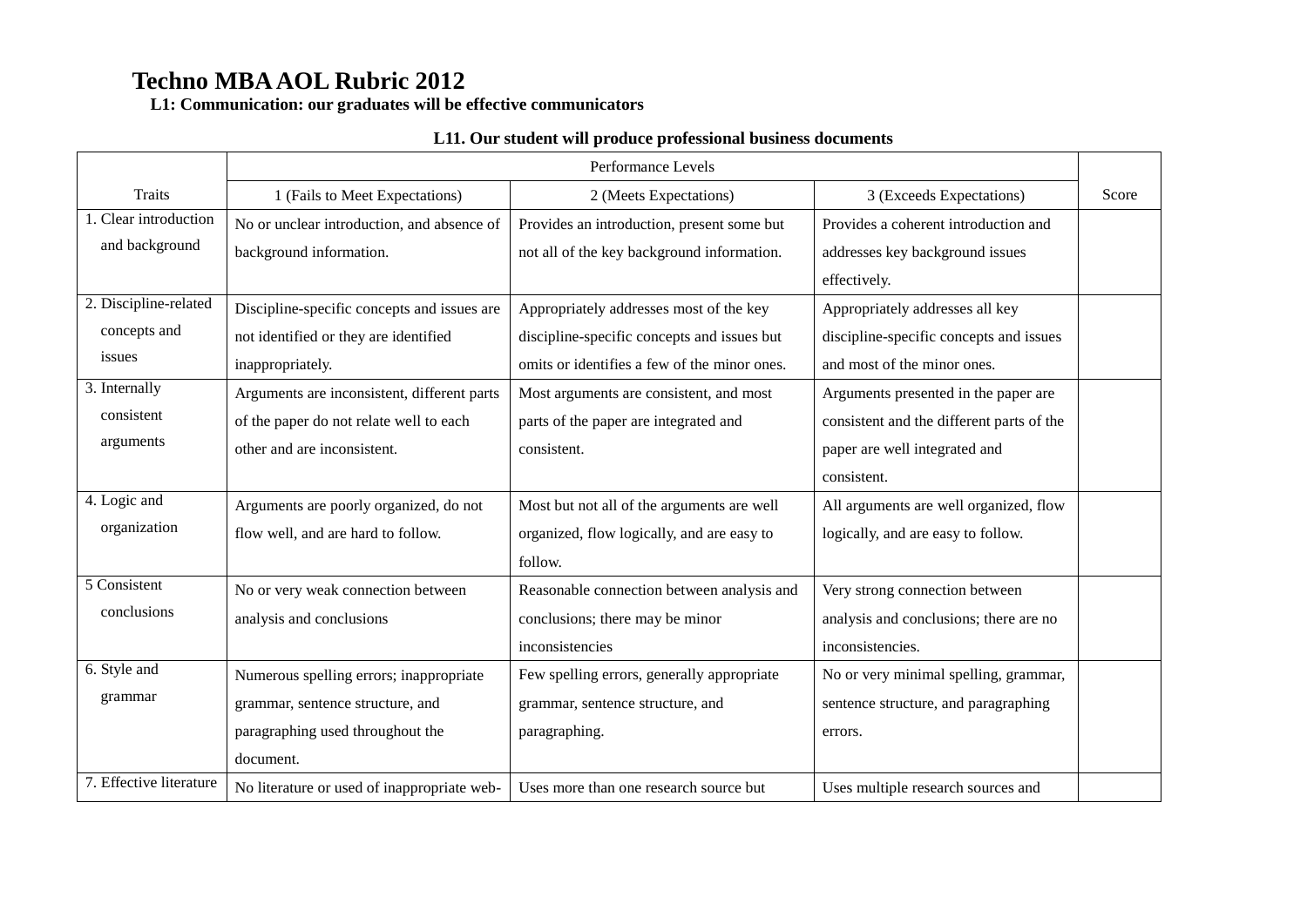| search skills | based sources; sources are not come from   | demonstrates no attempt to incorporate         | makes effective use of current and        |
|---------------|--------------------------------------------|------------------------------------------------|-------------------------------------------|
|               | professional literature; sources are not   | current information; most sources are          | reliable information; sources are         |
|               | current and/or relevant.                   | authoritative or come from professional        | authoritative or come from the            |
|               |                                            | literature; sources are generally current and  | professional literature; includes current |
|               |                                            | relevant.                                      | relevant sources.                         |
| 8. Documents  | No or inconsistent references; evidence of | Generally includes appropriate citations       | Includes appropriate citations within     |
| sources       | plagiarism.                                | within the document and lists references at    | the documents and lists references that   |
|               |                                            | the end of the documents; references are       | include full bibliographic information    |
|               |                                            | generally usable but may not contain the full  | for each citation in the document;        |
|               |                                            | bibliographic information; citations and       | citations and references are consistent   |
|               |                                            | references are generally consistent throughout | throughout the document.                  |
|               |                                            | the documents                                  |                                           |

### **L12: Our students will deliver effective presentation accompanied with proper media technology**

|                      | Performance Levels                     |                                            |                                              |       |
|----------------------|----------------------------------------|--------------------------------------------|----------------------------------------------|-------|
| Traits               | (Fails to Meet Expectations)           | 2 (Meets Expectations)                     | 3 (Exceeds Expectations)                     | Score |
| 1. Organization      | No opening statement or irrelevant     | Has opening statement relevant to topic,   | Has a clear opening statement that catches   |       |
|                      | statement; Loses focus more than once; | and gives outline of speech; mostly        | audience's interest and gives overview;      |       |
|                      | does not manage time effectively.      | organized with some transitions; allows    | stays focused throughout. Has transition     |       |
|                      |                                        | enough time to deliver speech, although it | statement, ties sections together; effective |       |
|                      |                                        | could have been better edited              | time management.                             |       |
| 2. Quality of slides | Sloppy and/or unprofessional; may be   | Readable, professional, appropriate        | Readable, professional, imaginative and/or   |       |
|                      | difficult to read; many slides are     | number                                     | high quality (without being a distraction).  |       |
|                      | superfluous.                           |                                            |                                              |       |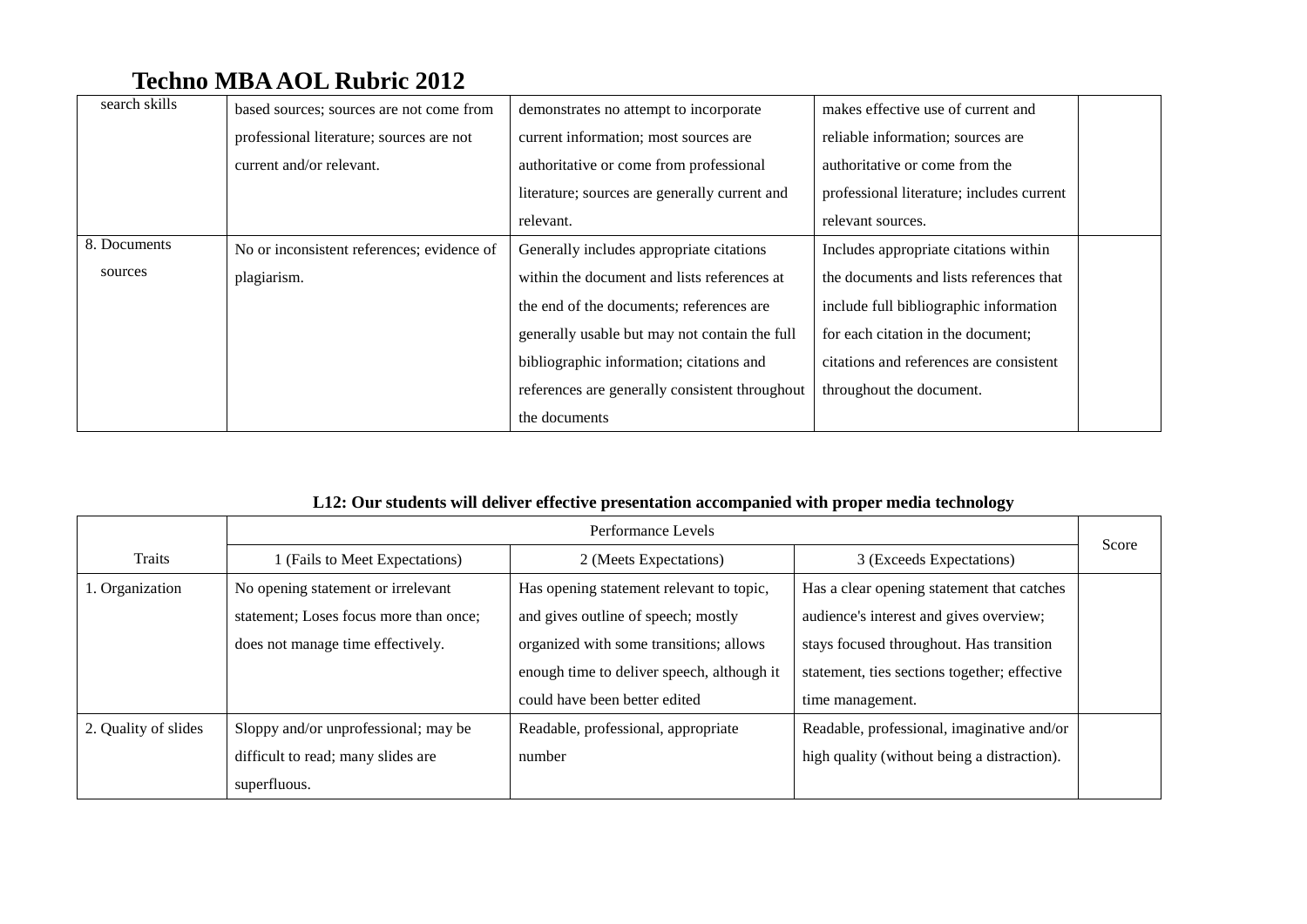| 3. Voice quality and | Demonstrates one or more of the             | Can easily understand; appropriate pace     | Excellent delivery; conversational,        |  |
|----------------------|---------------------------------------------|---------------------------------------------|--------------------------------------------|--|
| pace                 | following: mumbling, too soft, too loud,    | and volume; delivery is mostly clear and    | modulates voice, projects enthusiasm,      |  |
|                      | too fast, too slow, "umms."                 | natural                                     | interest, confidence.                      |  |
| 4. Mannerisms        | Demonstrates one or more distracting        | No distracting mannerisms. Decent           | Uses body language effectively (and        |  |
|                      | mannerisms, which may include bad           | posture.                                    | naturally) to maintain audience's interest |  |
|                      | posture, shifting feet, etc.                |                                             |                                            |  |
| 5. Professionalism   | Makes excuses for the presentation; word    | Treats audience profession-ally, word       | Treats audience professionally; confident, |  |
|                      | choice is not appropriate for audience;     | choice is acceptable (does not use slang);  | shows command of topic                     |  |
|                      | inappropriately informal, does not stay "in | keeps nervousness under control             |                                            |  |
|                      | role."                                      |                                             |                                            |  |
| 6. Use of            | Relies heavily on slides or notes; makes    | Looks at slides to keep on track with       | Slides are use effortlessly to enhance     |  |
| media/rapport        | little eye contact; inappropriate number of | presentation; appropriate number of slides; | speech; speech could be effectively        |  |
| with audience        | slides (too many or too few).               | maintains eye contact most of the time.     | delivered without them; perfect eye        |  |
|                      |                                             |                                             | contact.                                   |  |
| 7. Ability to answer | Cannot address basic questions.             | Can address most questions with correct     | Answers all questions with relevant,       |  |
| questions.           |                                             | information                                 | correct information; speaks confidently.   |  |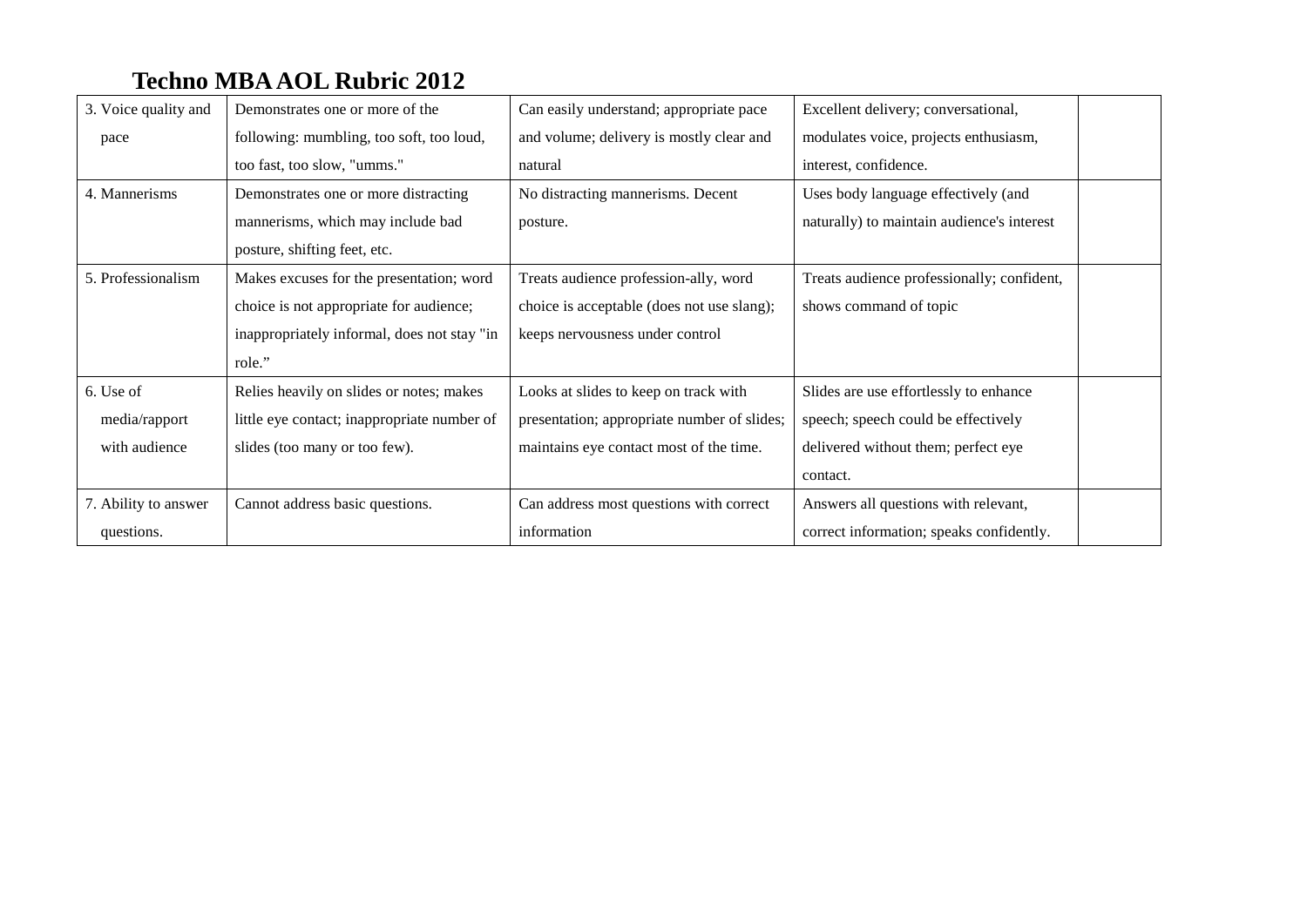**L2. Leadership and teamwork: Our graduates will use team building and high-performance management behaviors to lead a team task successfully.**

|                      | Performance Levels                         |                                          |                                               |       |
|----------------------|--------------------------------------------|------------------------------------------|-----------------------------------------------|-------|
| Traits               | 1 (Fails to Meet Expectations)             | 2 (Meets Expectations)                   | 3 (Exceeds Expectations)                      | Score |
| 1. Confidence        | Gives an impression of reluctance or       | Looks comfortable and confident in       | Uses strong verbal and non verbal             |       |
|                      | uncertainty about exercising leadership    | exercising leadership duties             | behavior to convey authority and concern      |       |
|                      |                                            |                                          |                                               |       |
| 2. Balance between   | Focuses exclusively on task to be          | Balances the need for task               | Assigns tasks to members whose unique         |       |
| task and             | accomplished without regard to the people  | accomplishment with the needs of         | talents contribute directly to the task. Uses |       |
| interpersonal        | or focuses exclusively on interpersonal    | individuals in the group.                | positive reinforcement. Delegates as          |       |
| relations            | relations without regard to task           |                                          | needed.                                       |       |
|                      |                                            |                                          |                                               |       |
| 3. Ability to listen | Asks for ideas or suggestions but neglects | Listens actively and shows understanding | Provides summary of important                 |       |
|                      | to consider them.                          | by paraphrasing or by acknowledging and  | discussions at regular intervals              |       |
|                      |                                            | building on others' ideas.               |                                               |       |
| 4. Stays on track    | Lets the group ramble or stray off track   | Keeps group on track by managing time,   | Develops and adheres to a calendar of         |       |
|                      | too much, or keeps the group so rigidly on | providing coaching or guidance, or       | activities and/or checklists.                 |       |
|                      | track that relevant issues or concerns are | resolving differences as needed.         |                                               |       |
|                      | ignored                                    | Intervenes when tasks are not moving     |                                               |       |
|                      |                                            | toward goals                             |                                               |       |
| 5. Agenda            | Has an incomplete or vague agenda for the  | Has a clear agenda for the group         | Circulates a prepared agenda in advance       |       |
|                      | group                                      |                                          |                                               |       |

### **L21. Out students will have high-performance leadership skill**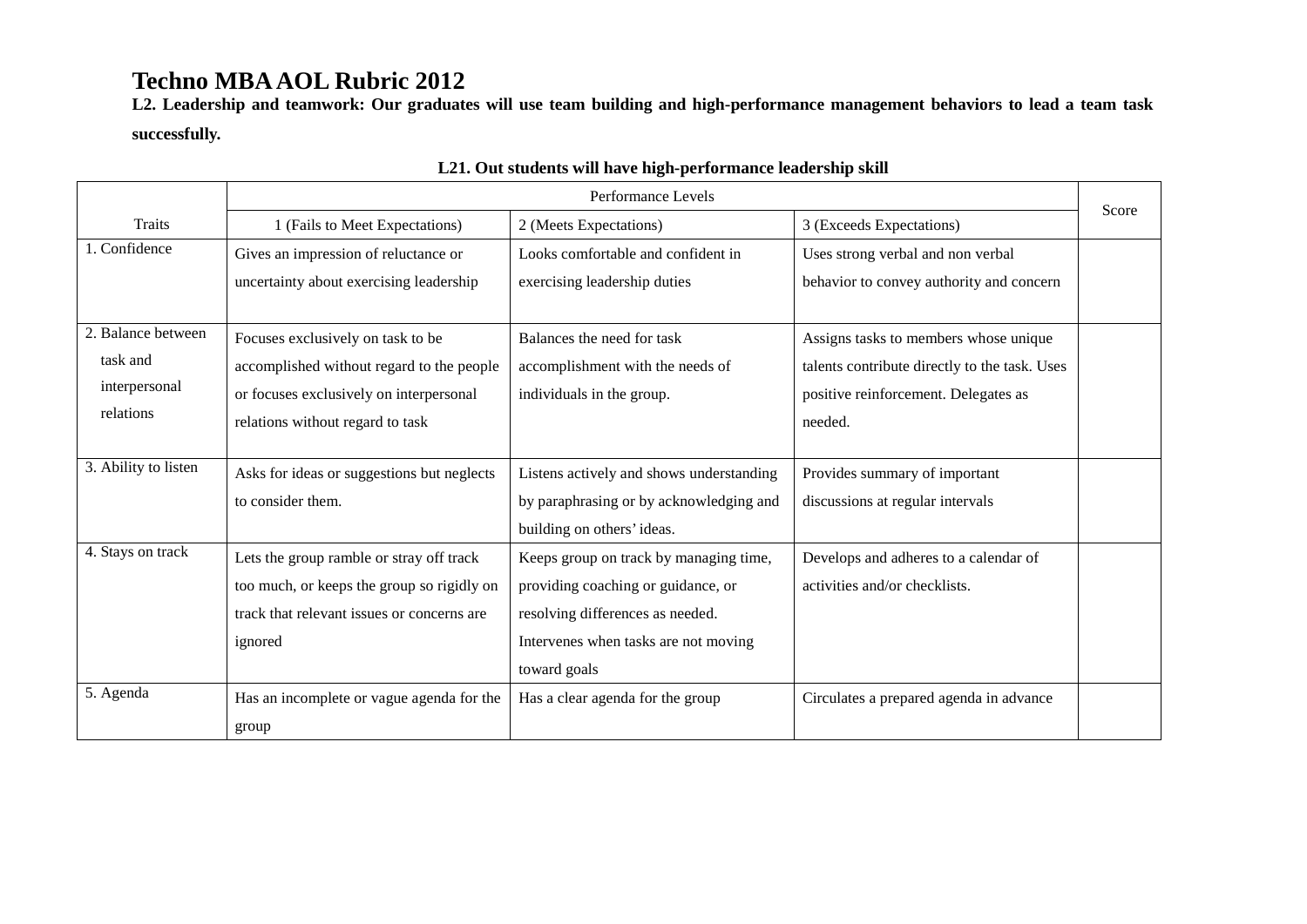|                    | Performance Levels                        |                                            |                                             |       |
|--------------------|-------------------------------------------|--------------------------------------------|---------------------------------------------|-------|
| Traits             | 1 (Fails to Meet Expectations)            | 2 (Meets Expectations)                     | 3 (Exceeds Expectations)                    | Score |
| 1. Commitment      | Seems reluctant to engage fully in        | Consistently demonstrates commitment to    | Follows up on ideas and suggestions from    |       |
|                    | discussions and task assignments          | the project by being prepared for each     | previous meetings and reports findings to   |       |
|                    |                                           | group meeting                              | the group                                   |       |
| 2. Balance between | Focuses exclusively on task to be         | Balances the need for task ccomplishment   | Volunteers to assist others and shares      |       |
| task and           | accomplished without regard to team       | with the needs of individuals in the group | information openly                          |       |
| interpersonal      | member or focuses exclusively on          |                                            |                                             |       |
| relations          | interpersonal relations without regard to |                                            |                                             |       |
|                    | task                                      |                                            |                                             |       |
| 3. Contributions   | Does not offer ideas or suggestions that  | Frequently offers helpful ideas or         | Listens actively and shows understanding    |       |
|                    | contribute to problem solving             | suggestions                                | by paraphrasing or by acknowledging and     |       |
|                    |                                           |                                            | building on others' ideas                   |       |
| 4. Stays on track  | Takes the group off track by initiating   | Introduces suggestions and ideas that are  | Uses tact and diplomacy to alert group that |       |
|                    | conversations or discussions unrelated to | relevant to the task                       | focus has strayed from the task at hand     |       |
|                    | the task                                  |                                            |                                             |       |

### **L22. Our students will know how to build a team successfully**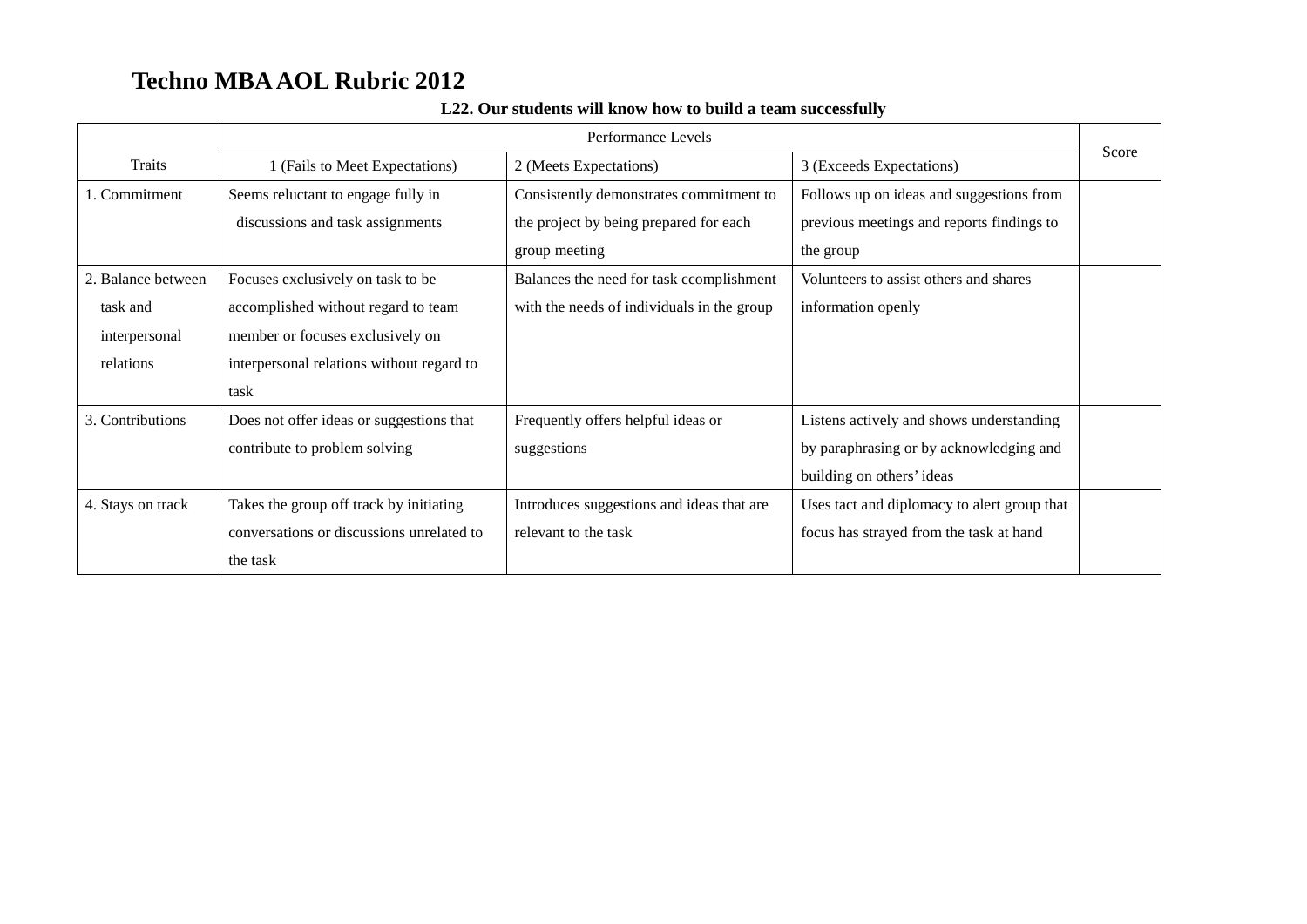**L3. Global Perspective: Our graduates will have a global perspective.**

#### **L31. Our student will define global business issues and relate these to emerging business opportunities (L23)**

|                      | Performance Levels                           |                                             |                                           |       |
|----------------------|----------------------------------------------|---------------------------------------------|-------------------------------------------|-------|
| <b>Traits</b>        | 1 (Fails to Meet Expectations)               | 2 (Meets Expectations)                      | 3 (Exceeds Expectations)                  | Score |
| 1. Identification of | No or incomplete identification of some or   | Some identification of most of the relevant | Clear and detailed identification of      |       |
| global issues        | all of the following relevant global issues: | issues                                      | relevant issues                           |       |
|                      | economic, cultural, legal, demographic       |                                             |                                           |       |
|                      |                                              |                                             |                                           |       |
| 2. Analysis of       | No analysis of impact of relevant global     | Some analysis of impact of global issues;   | Clear, accurate and detailed analysis of  |       |
| global issues        | issues; erroneous analysis of impact         | some inaccuracies in analysis               | impact of relevant global issues          |       |
|                      |                                              |                                             |                                           |       |
| 3. Application of    | No application of analysis to specific       | Some application of analysis to specific    | Clear application of analysis to global   |       |
| analysis to global   | global business situation; incorrect         | global business situation, weak             | business situation; valid conclusions and |       |
| business situation   | conclusions or recommendations made.         | conclusions or recommendations made         | good recommendations given                |       |
|                      |                                              |                                             |                                           |       |
| 4. Cultural          | Fails to adjust for cultural differences     | Some consideration given to cultural        | Extensive consideration given to cultural |       |
| differences          |                                              | differences                                 | differences, including appropriate        |       |
|                      |                                              |                                             | modification of communication             |       |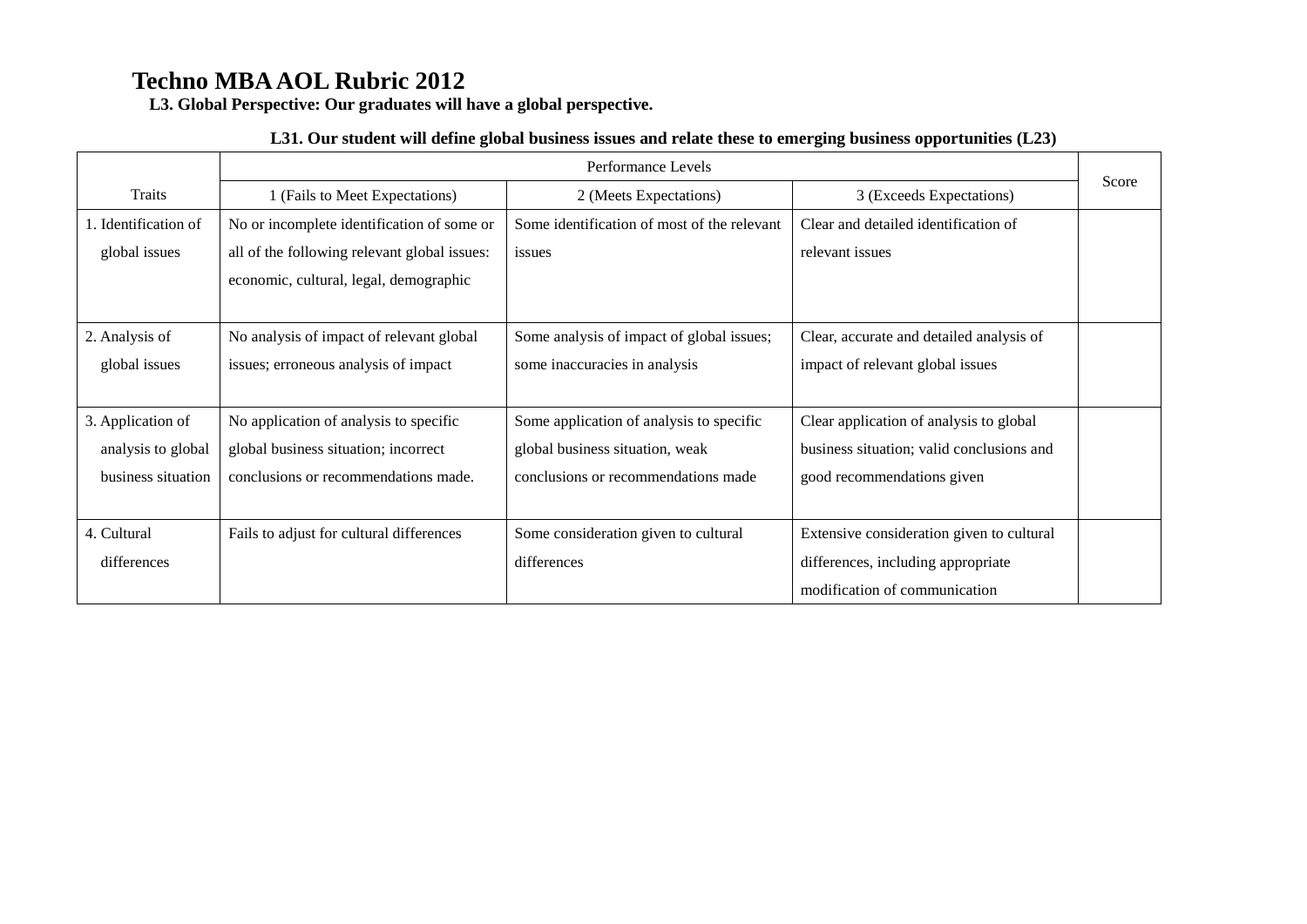|                  | Performance Levels                         |                                           |                                            |       |
|------------------|--------------------------------------------|-------------------------------------------|--------------------------------------------|-------|
| Traits           | 1 (Fails to Meet Expectations)             | 2 (Meets Expectations)                    | 3 (Exceeds Expectations)                   | Score |
| 1. Knowledge     | A few of the required elements             | Some of the required elements             | Most of the required elements (vocabulary, |       |
|                  | (vocabulary, structures, and/or cultural   | (vocabulary, structures, and/or cultural  | structure, and/or cultural context) are    |       |
|                  | context) are complete and correct.         | context) are complete and correct.        | complete and correct.                      |       |
|                  |                                            |                                           |                                            |       |
| 2. Comprehension | The response shows little understanding of | The response shows some understanding     | The response for the most part shows       |       |
|                  | main ideas and/or details                  | of main ideas and details.                | understanding of main ideas and most       |       |
|                  |                                            |                                           | details.                                   |       |
| 3. Communication | The communication skills and strategies    | The communication skills and strategies   | The communication skills and strategies    |       |
|                  | are minimally evident, appropriate, and/or | are somewhat complete, appropriate and/or | are mostly complete, appropriate and       |       |
|                  | correct.                                   | correct.                                  | correct.                                   |       |
|                  |                                            |                                           |                                            |       |

#### **L32. Our students will have command of business English or other language of major global market**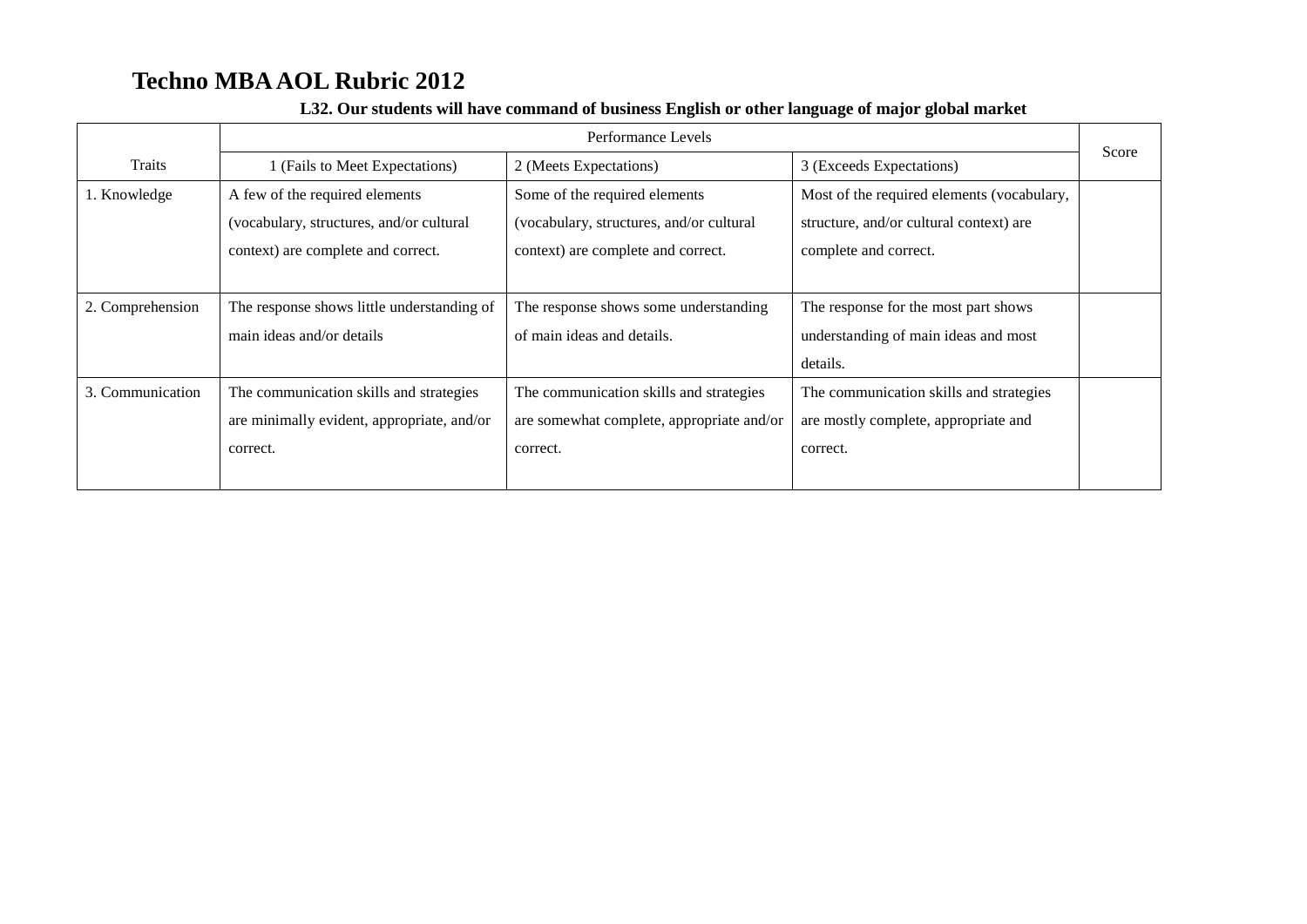**L4. Ethically & Socially Conscious Reasoning: Our graduates will understand the gravity of ethical behavior and corporate social responsibility**

|                 | Performance Levels                         |                                             |                                              |       |
|-----------------|--------------------------------------------|---------------------------------------------|----------------------------------------------|-------|
| <b>Traits</b>   | 1 (Fails to Meet Expectations)             | 2 (Meets Expectations)                      | 3 (Exceeds Expectations)                     | Score |
| 1. Identifies   | Has a vague idea of what the dilemma is    | Identifies the dilemma, including pertinent | Describes the dilemma in detail having       |       |
| Dilemma         | and is uncertain what must be decided in   | facts, and ascertains what must be decided  | gathered pertinent facts. Ascertains exactly |       |
|                 | individual or business behavior            | in individual or business behavior          | what must be decided in individual or        |       |
|                 |                                            |                                             | business behavior                            |       |
| 2. Stakeholders | Fails to recognize all stakeholders or     | Recognizes stakeholders and explores        | Recognizes all stakeholders and fully        |       |
| Consideration   | explores consequences and                  | some of the consequences and                | explores consequences and                    |       |
|                 | threats/opportunities                      | threats/opportunities fairly effectively    | threats/opportunities                        |       |
|                 | ineffectively                              |                                             |                                              |       |
| 3. Options      | Failed to identify all of the relevant and | Identified most of the relevant practical   | Correctly identified all of the relevant     |       |
| development     | practical options                          | options, but overlooked some related        | practical options and all of the related     |       |
|                 |                                            | conceptual problems and issues              | conceptual problems and issues               |       |
| 4. Options      | Failed to provide weightings of various    | Provided some evaluation of ethical and     | Provided appropriate and defensible          |       |
| Evaluation      | ethical and social arguments and reasons   | social reasons and arguments, but           | evaluations for all relevant arguments       |       |
|                 |                                            | overlooked important factual or logical     | noting wherever necessary factual            |       |
|                 |                                            | errors in some reasons                      | assumptions, logical errors, or conceptual   |       |
|                 |                                            |                                             | confusions.                                  |       |
| 5. Decision and | Has difficulty identifying and appropriate | Formulates an implementation plan that      | Formulates an implementation plan that       |       |
| Action          | course of action from among options        | delineates the execution of the decision    | delineates the execution of the decision     |       |
|                 |                                            |                                             | and that evidences a thoughtful reflection   |       |
|                 |                                            |                                             | on the benefits and risks of action          |       |

| L41. Our student will identify ethical and social dilemma and be able to recognize and evaluate alternative courses of action. |  |
|--------------------------------------------------------------------------------------------------------------------------------|--|
|--------------------------------------------------------------------------------------------------------------------------------|--|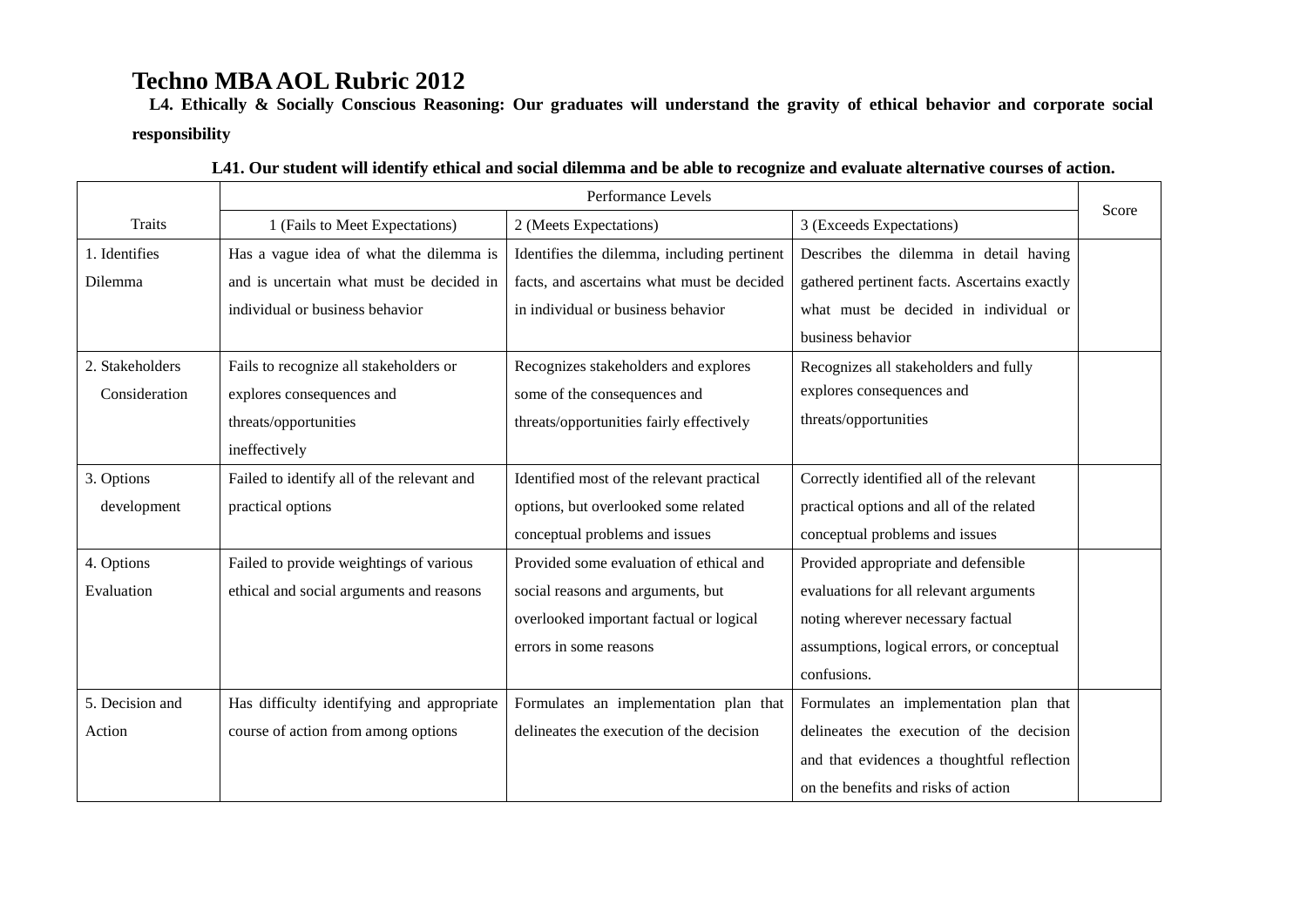|                  | Performance Levels                                                             |                                                                             |                                                                              | Score |
|------------------|--------------------------------------------------------------------------------|-----------------------------------------------------------------------------|------------------------------------------------------------------------------|-------|
| <b>Traits</b>    | 1 (Fails to Meet Expectations)                                                 | 2 (Meets Expectations)                                                      | 3 (Exceeds Expectations)                                                     |       |
| 1. Importance    | Somewhat appreciates the importance of<br>keeping professional code of conduct | Mostly appreciates the importance to keep<br>professional code of conduct   | Fully appreciates the importance of<br>keeping professional code of conduct. |       |
| 2. Understanding | Somewhat understands the detailed<br>contents of professional code of conduct  | Mostly understands the detailed contents<br>of professional code of conduct | Fully understands the detailed contents of<br>professional code of conduct.  |       |
| 3. Compliance    | Somewhat complies with professional<br>code of conduct                         | Mostly complies with professional code<br>of conduct                        | Fully complies with professional code of<br>conduct                          |       |

### **L42. Our students will know the professional code of conduct within their discipline**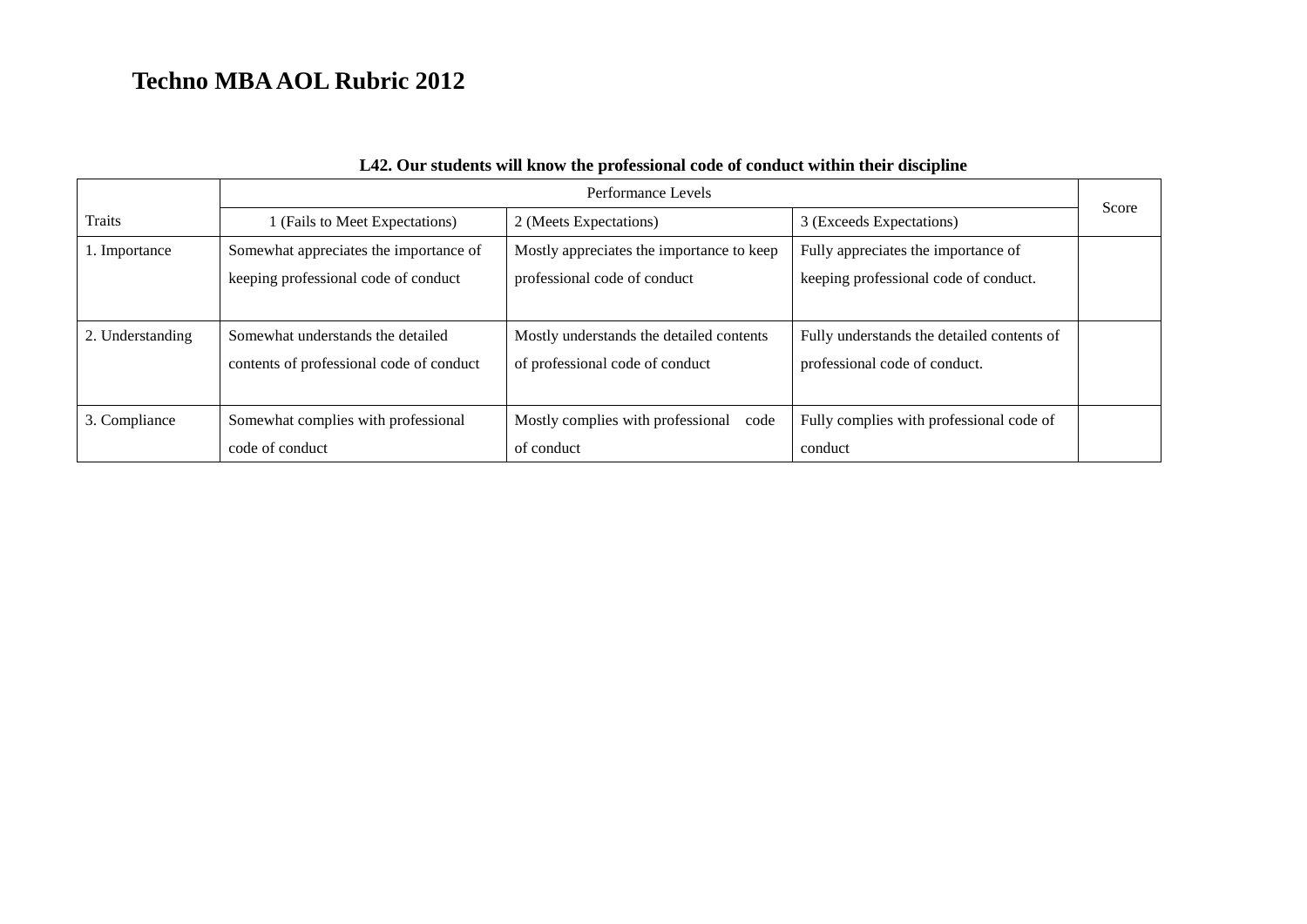**L5. Strategic and Analytical Thinking: Our graduates will be able to strategically and cross disciplinarily analyze business cases and to use appropriate analytical tools in solving business problems.** 

|                      | Performance Levels                         |                                               |                                              |       |
|----------------------|--------------------------------------------|-----------------------------------------------|----------------------------------------------|-------|
| <b>Traits</b>        | 1 (Fails to Meet Expectations)             | 2 (Meets Expectations)                        | 3 (Exceeds Expectations)                     | Score |
| 1. Factual knowledge | Shows little knowledge of case facts,      | Shows solid understanding of case facts       | Shows through grasp of case facts and        |       |
|                      | makes factual mistakes                     |                                               | offers additional factual knowledge about    |       |
|                      |                                            |                                               | company or industry                          |       |
| 2. Application of    | Misuses strategic analysis tools,          | Appropriately strategic analysis tools,       | Shows strong understanding and               |       |
| strategic analysis   | concepts, and techniques                   | concepts, and techniques                      | application of strategic analysis tools,     |       |
| tools                |                                            |                                               | concepts, and techniques                     |       |
| 3. Application of    | Fails to incorporate financials into case  | Shows knowledge of ratios and trend           | Applies ratios and trend analysis to         |       |
| financial analysis   | analysis or shows only limited attempts    | analysis; demonstrates understanding of       | develop sound judgments about company        |       |
|                      | to understand financials                   | firm's financial standing                     | situation and prospects; presents financial  |       |
|                      |                                            |                                               | analysis professionally                      |       |
| 4. Identification of | Neglects to identify case issues; recounts | Clearly identifies the key issues in the case | Develops a well-integrated statement of      |       |
| case                 | facts of case with little analysis         | and demonstrates understanding of             | the complex issues of the case and           |       |
| problems/issues      |                                            | company's decision situation                  | demonstrates understanding of situation      |       |
| 5. Generation of     | Identifies weak or infeasible alternatives | Generates 2 or 3 feasible alternatives for    | Develops 2 or 3 insightful alternatives for  |       |
| alternatives         | with little attention to case issues       | resolving the key issues of the case          | resolving the issues; offers specificity and |       |
|                      |                                            |                                               | originality                                  |       |
| 6. Recommendations   | Offers weak recommendations or pays        | Provides well-reasoned recommendations        | Integrates alternatives into a well-         |       |
|                      | little attention to addressing case issues | that follow from the preceding analysis       | developed action plan; offers specificity,   |       |
|                      |                                            | and clearly address case issues; no           | priorities, and sequencing of actions        |       |
|                      |                                            | surprises                                     |                                              |       |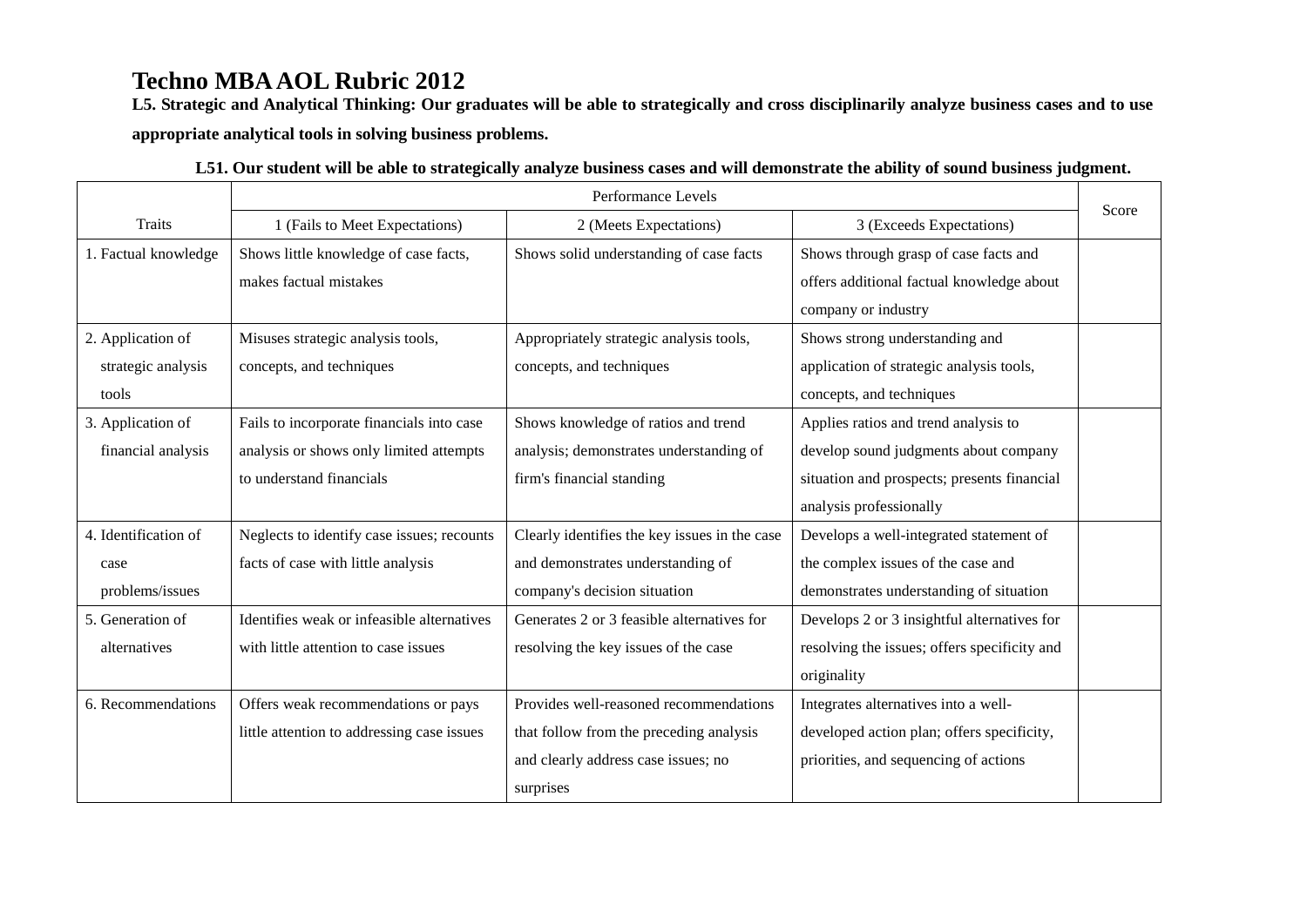| 7. Business judgment | Shows little attention to presenting sound | Provides good arguments backed up with | Provides strong rationale and convincing |  |
|----------------------|--------------------------------------------|----------------------------------------|------------------------------------------|--|
|                      | arguments or backing up ideas with         | factual knowledge, analysis, and       | arguments throughout; demonstrates sound |  |
|                      | analysis; offers "I think" statements      | persuasive rationale                   | business judgment                        |  |

|                       | Performance Levels                       |                                               |                                              | Score |
|-----------------------|------------------------------------------|-----------------------------------------------|----------------------------------------------|-------|
| Traits                | 1 (Fails to Meet Expectations)           | 2 (Meets Expectations)                        | 3 (Exceeds Expectations)                     |       |
| 1. Consideration      | Deals only with a single perspective and | Begins to relate alternative views from       | Addresses perspectives noted previously,     |       |
|                       | fails to discuss possible perspectives   | other disciplines to qualify analysis.        | and additional diverse perspectives other    |       |
|                       | from other disciplines.                  |                                               | disciplines to qualify analysis.             |       |
| 2. Management         | Lacks understanding of basic             | Shows clear comprehension of basic            | Integrates and applies basic management      |       |
| principle             | management principles and strategic      | management principles and strategic           | principles and strategic thinking approach   |       |
|                       | thinking approach                        | thinking approach.                            | across multiple disciplines.                 |       |
| 3. Discipline         | Does not incorporate appropriate         | Somewhat applies appropriate                  | Clearly and reflectively applies appropriate |       |
| knowledge             | argumentation and methodology of other   | argumentation and methodology of other        | argumentation and methodology of other       |       |
|                       | disciplines                              | disciplines                                   | disciplines                                  |       |
| 4. Intellectual       | Does not yet demonstrate intellectual    | Somewhat Demonstrates intellectual            | Demonstrates a high degree of intellectual   |       |
| sensitivity           | acuity, imagination, and sensitivity.    | acuity, imagination, and sensitivity.         | acuity, imagination, and sensitivity.        |       |
| 5. Horizontal         | Does not yet integrate interdisciplinary | Partially integrates interdisciplinary skills | Successfully integrates interdisciplinary    |       |
| synthesis             | skills and knowledge.                    | and knowledge.                                | skills and knowledge.                        |       |
| 6. Vertical synthesis | Does not yet demonstrate awareness of    | Demonstrates some awareness of inter-         | Clearly demonstrates an awareness of         |       |
|                       | inter-relationships among self, the      | relationships among self, the discipline,     | inter-relationships among self, the          |       |
|                       | discipline, business, and society.       | business, and society                         | discipline, business, and society.           |       |

### **L52. Our students will synthesize different discipline areas.**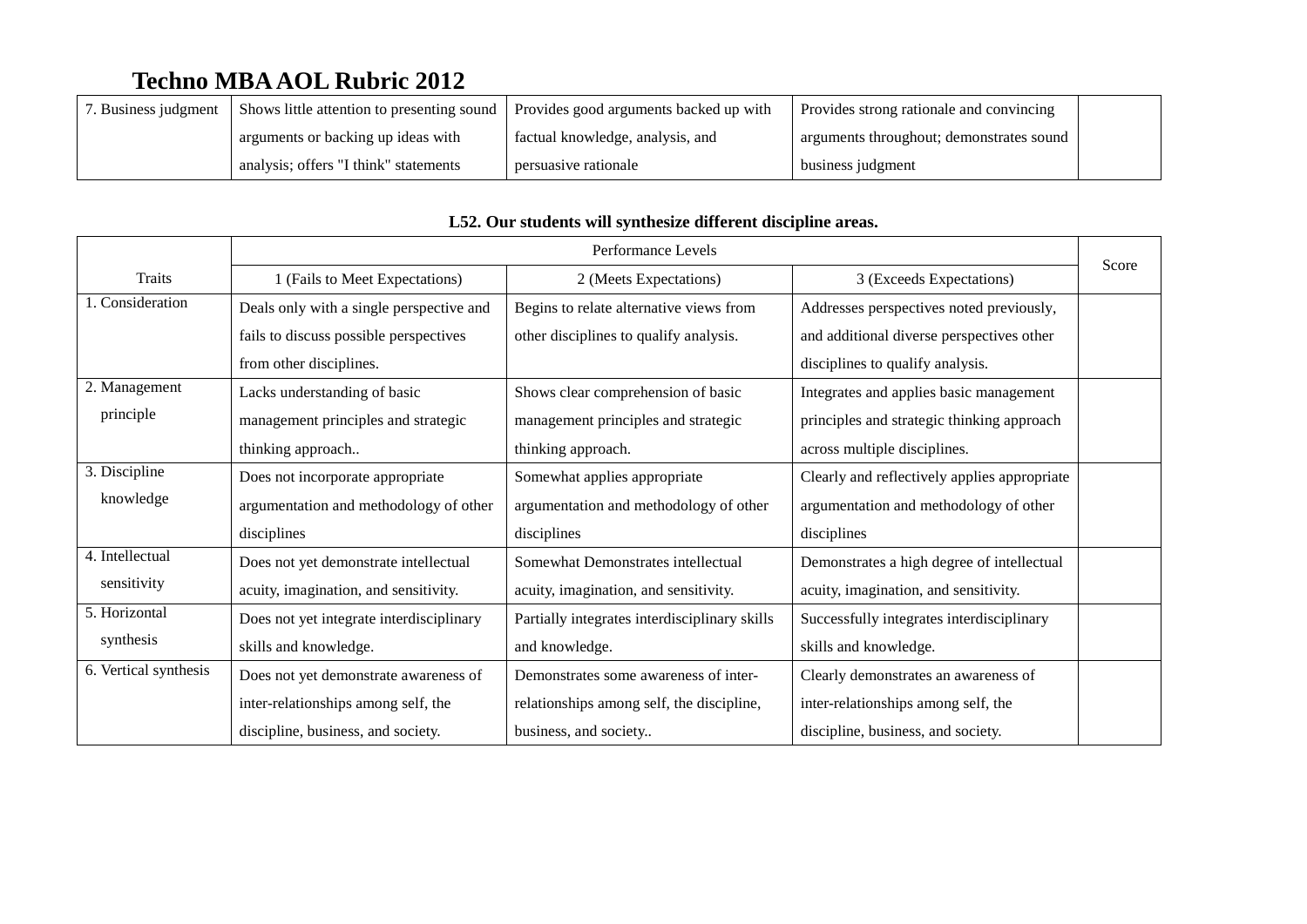|                                                | Performance Levels                                                                                            |                                                                                                                                                              |                                                                                                                                                  | Score |
|------------------------------------------------|---------------------------------------------------------------------------------------------------------------|--------------------------------------------------------------------------------------------------------------------------------------------------------------|--------------------------------------------------------------------------------------------------------------------------------------------------|-------|
| Traits                                         | 1 (Fails to Meet Expectations)                                                                                | 2 (Meets Expectations)                                                                                                                                       | 3 (Exceeds Expectations)                                                                                                                         |       |
| 1. Problem/objectiv<br>e finding               | Does not attempt to or fails to identify and                                                                  | Summarize issue, though some aspects are                                                                                                                     | Clearly<br>identifies the challenge and                                                                                                          |       |
|                                                | summarize accurately                                                                                          | incorrect or confused                                                                                                                                        | subsidiary, embedded, or implicit aspects<br>issues.<br>Identifies<br>integral<br>of<br>the<br>relationships essential to analyzing the<br>issue |       |
| 2. Identification of<br>alternative<br>options | Does not identify alternatives                                                                                | Identifies and discusses a set of feasible<br>alternatives                                                                                                   | Identifies a set of feasible options that<br>demonstrates creativity and the ability to<br>integrate knowledge                                   |       |
| 3. Appropriate<br>supporting<br>data/evidence  | Data/evidence or sources are simplistic,<br>inappropriate, or not related topic                               | Appropriate data/evidence or sources<br>provided, although exploration appears to<br>have been routine                                                       | Examines evidence<br>and its source;<br>questions its accuracy, relevance, and<br>completeness                                                   |       |
| 4. Quantitative<br>evaluation                  | Evaluation is poor, not consistent with the<br>criteria or does not use facts correctly                       | Evaluation<br>adequate,<br>relatively<br>is<br>consistent with criteria and facts are<br>generally used correctly                                            | Evaluation is effective, consistent with<br>criteria and facts are used correctly                                                                |       |
| 5. Qualitative<br>evaluation                   | Evaluation is poor, not consistent with the<br>criteria or does not use facts correctly                       | Evaluation<br>is<br>adequate,<br>relatively<br>consistent with criteria and facts are<br>generally used correctly                                            | Evaluation is effective, consistent with<br>criteria and facts are used correctly                                                                |       |
| 6. Advanced<br>analytical<br>techniques        | Does not use any advanced analytical<br>techniques such as statistical analysis and<br>decision science tools | Somewhat<br>advanced<br>analytical<br>uses<br>techniques such as statistical analysis and<br>decision science tools to analyze data and<br>solve the problem | Effectively<br>advanced<br>uses<br>analytical<br>techniques to analyze data and solve the<br>problem                                             |       |

### **L53. Our student will use appropriate analytical technique to analyze data and solve business problems.**